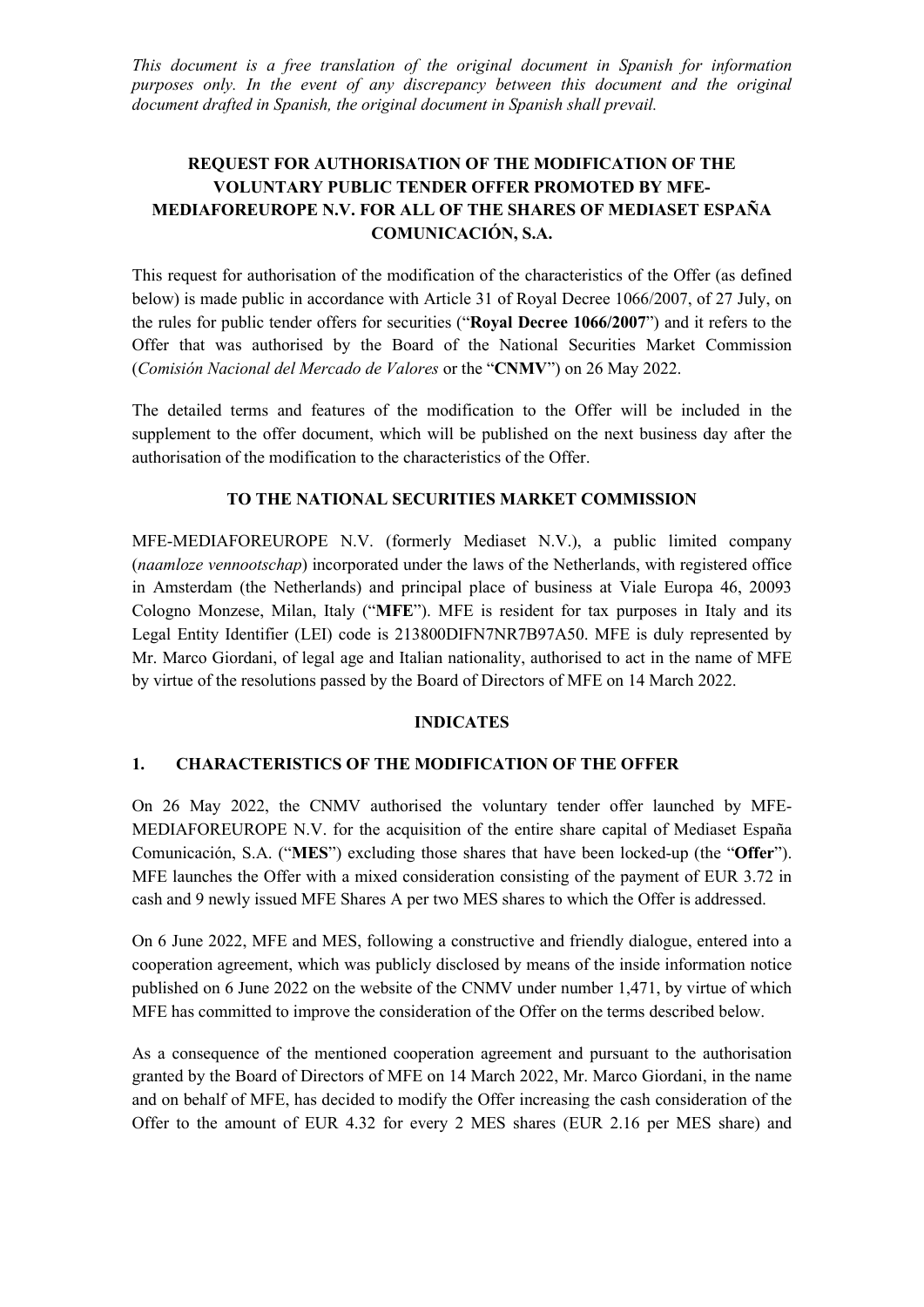maintaining the same consideration in shares of MFE offered, i.e. 9 newly issued ordinary A shares of MFE for every 2 MES shares to which the Offer is addressed.

## **2. DOCUMENTS ATTACHED TO THIS REQUEST**

For the purposes of Article 31 of Royal Decree 1066/2007, the following documents are attached to this request for their consideration and analysis by the CNMV:

- (i) a duly signed copy of the supplement to the offer document of the Offer over the shares of MES launched by MFE;
- (ii) copy of the cooperation agreement entered into by and between MFE and MES on 6 June 2022, together with its translation into Spanish;
- (iii) complementary bank guarantees;
- (iv) template of the announcement of the modification of the Offer to be published in the Listing Bulletins of the Madrid, Barcelona, Bilbao and Valencia Stock Exchange Markets and in a national daily newspaper; and
- (v) letter from MFE-MEDIAFOREUROPE N.V. in connection with the publicity of the modified Offer.

### **3. NOTIFICATIONS**

MFE selects the following address for the notices relating to this request and the corresponding file with the CNMV:

#### **Pérez-Llorca Abogados, S.L.P.**

Att. Mr. Javier Carvajal García-Valdecasas / Mr. Javier Gómez de Miguel

Paseo de la Castellana, 259 A

28046 Madrid

Tel.: +34 91 436 04 20

Fax: +34 91 436 04 30

Email: [jcarvajal@perezllorca.com](mailto:jcarvajal@perezllorca.com) or [jgomez@perezllorca.com](mailto:jgomez@perezllorca.com)